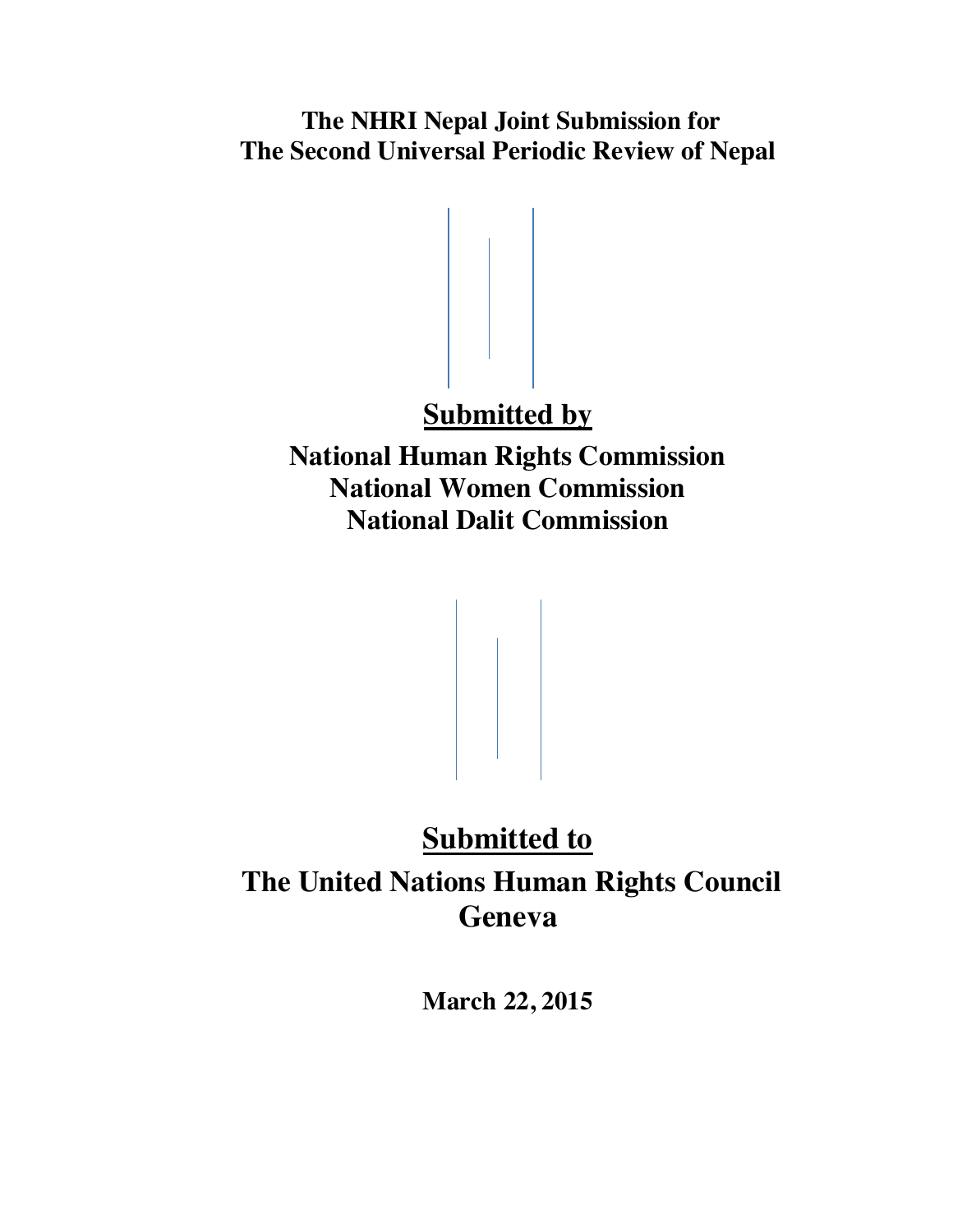#### **(a) Background**

- 1. This report has been prepared by the National Human Rights Commission (NHRC), National Women Commission (NWC) and National Dalit Commission (NDC) in continuation to the first Universal Periodic Review of Nepal submitted in 2011. The NHRC, established in compliance with the Paris Principles, has been accredited with "A" status by the International Coordinating Committee of NHRIs (ICC). The Constitutional obligation of the NHRC is to ensure the respect for the protection and promotion of human rights and their effective implementation. The NWC bears the responsibility to work for the promotion, protection and respect for the rights of women followed by gender justice by integrating women related issues into mainstream development efforts. It is the duty of the NDC to protect and promote the rights of dalit communities.
- 2. The NHRC submitted mid-term evaluation report on the implementation status of the recommendations of the first periodic review in 2013.

## **(b) Methodology**

- 3. The NHRC led joint committee of three entities including NWC and NDC to prepare the report. A total of 25 workshops, 5 group and 7 thematic consultations<sup>i</sup> were held in various parts of the country for this purpose. The participants were from government bodies, security agencies, political parties, women, intellectuals, NGOs, CSOs, media, human rights defenders, conflict victims, indigenous nationalities, dalits, Madhesis, Muslims, persons with disability (PWD), senior citizens, sexual and gender minorities and HIV survivors from 45<sup>ii</sup> out of 75 districts. Besides this, representatives from Diplomatic Missions in Nepal including UNDP, UNHCR, and INGOs Nepal were present in the National Consultation. A total of 1,471 persons participated in those programs. Separate consultations were held with the representatives of various ministries upon the initial draft. This report has been finalized by incorporating suggestions received during the aforementioned Consultations. The recommendations numbers of first cycle are mentioned on each concerned theme stating the respective numbers in bracket. Recommendations are given in italic.
- **(c) Constitutional and institutional structure (106.1, 106.2, 106.10, 106.11, 106.19, 107.7, 108.1, 108.5, 108.15, 109.10, 109.12)**
- 4. The Constitution has recognized the democratic norms and values including a system of competitive multiparty democratic governance, civil liberties, fundamental rights, human rights, adult franchise rights, periodic elections, freedom of the press, independence of the judiciary and concepts of the rule of law.
- 5. The Constituent Assembly (CA), elected in 2008 was unable to enact new constitution. Following the CA election of 2013, the commitments were made by the political parties to promulgate new constitution within a year. That also could not be materialized due to the disagreement on the issues such as state restructuring that had remained contentious in the previous CA as well. We again request the CA that h*uman rights friendly constitution must be promulgated by building consensus among all the political parties.*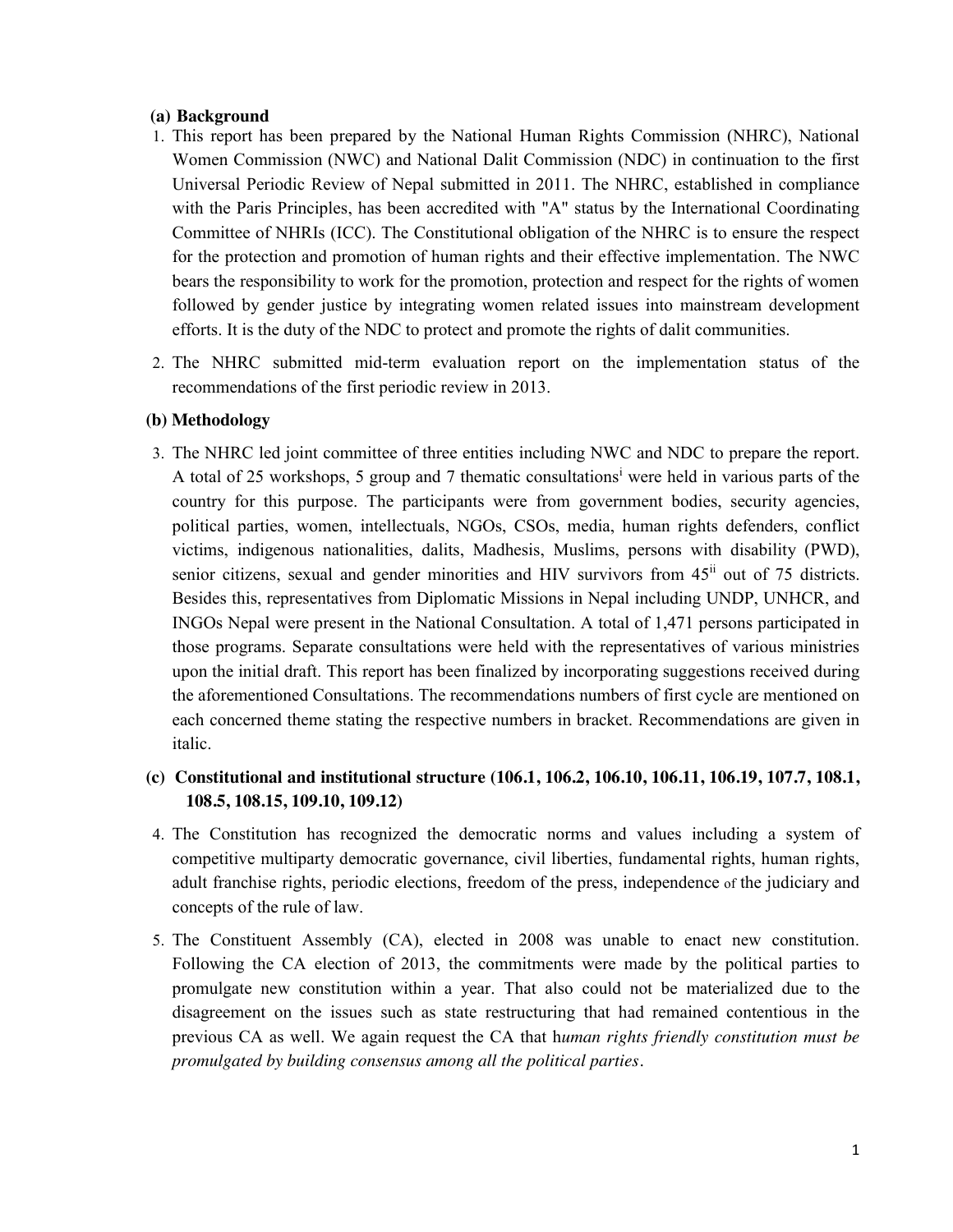- 6. Nepal has ratified 39 human rights related treaties, including 7 among 9 core conventions  $1$ . Although laws, policies and plan of actions are in place to implement the conventions<sup>2</sup>, the level of implementation status appears weak. Recommendations have been received from the relevant committees following the discussions on the periodic reports under ICCPR, and ESCR held in 2014.3 The national report on the CRC submitted in 2012 is due to be held in May-June session of CRC Committee. Nepal has submitted its national report under the Convention on the Rights of the PWD. The GoN is all set to prepare the report on CEDAW but the report on the rights against torture hasn't been submitted since 2004. Likewise, the  $17<sup>th</sup>$  to  $22<sup>nd</sup>$  CERD report is also still pending till date. The Rome Statute has not been ratified despite the recommendations of NHRC and Legislature-Parliament. Ottawa Protocol is also facing the same fate. *The government should submit the reports in time and implement the recommendations effectively*.
- 7. GoN has implemented the Fourth Human Rights National Action Plan 2014-2018. Though awareness has been raised with the effort inculcated from Monitoring and Implementing Committee, the monitoring conducted by the NHRC in 40 districts reveals that most of the government authorities and officials from other duty bearers are ignorant about the plan. This indicates the need of *more effective implementation.*
- 8. There are institutions such as NHRC, NWC, NDC, and National Foundation for the Development of Indigenous Nationalities, Central Children's Welfare Board and National Muslim Commission in Nepal. Additionally, there are Social Justice and Human Rights Committee under the Legislature-Parliament, Law and Human Rights Promotion Division under the Office of the Prime Minister and Council of Ministers, Human Rights Promotion Section under the Ministry of Home Affairs, Human Rights Directorate under Nepal Army, Human Rights Units under Nepal Police and Armed Police Force, as well as NGOs working on human rights in Nepal.

## **(d) NHRC, NWC and NDC (106.6, 106.7, 106.8, 107.5, 107.6, 108.11)**

9. The NHRC is elevated to a constitutional body by the Interim Constitution of Nepal, 2007. Following this, NHRC Act-2012 was enacted. However, both the Constitution and the Act are silent on the overall independence and autonomy of the Commission. Due to the lack of the personnel management legislation, the almost NHRC employees are compelled to work on temporary basis since the inception. The GoN had principally accepted to enact the new legislation to resolve the problem and given its consent to the Financial Administration Regulations of NHRC, following the Supreme Court of Nepal (SC)'s verdict in favor of the autonomy and independence of the NHRC.

 $\overline{a}$ <sup>1</sup> Nepal has not ratified the Convention on the Rights of Migrant Workers and Convention against Enforced Disappearance, among nine core conventions.

<sup>&</sup>lt;sup>2</sup> National Human Rights Commission Act, 2068, Caste-based Discrimination and Untouchability (Offence and Punishment) Act, 2012, Act against the sexual (harassment and abuse) at workplace, 2014, Commission on the Investigation of Disappearance and Truth & Reconciliation Commission Act, 2014, Human Rights National Action Plan, 2071, Long-term Plan for the end of child labor, 2012-2021 BS.

<sup>&</sup>lt;sup>3</sup> Sixteen recommendations on civil and political rights were received from Human Rights Committee and twenty six recommendations on economic, social and cultural rights were received from the ESCR Committee.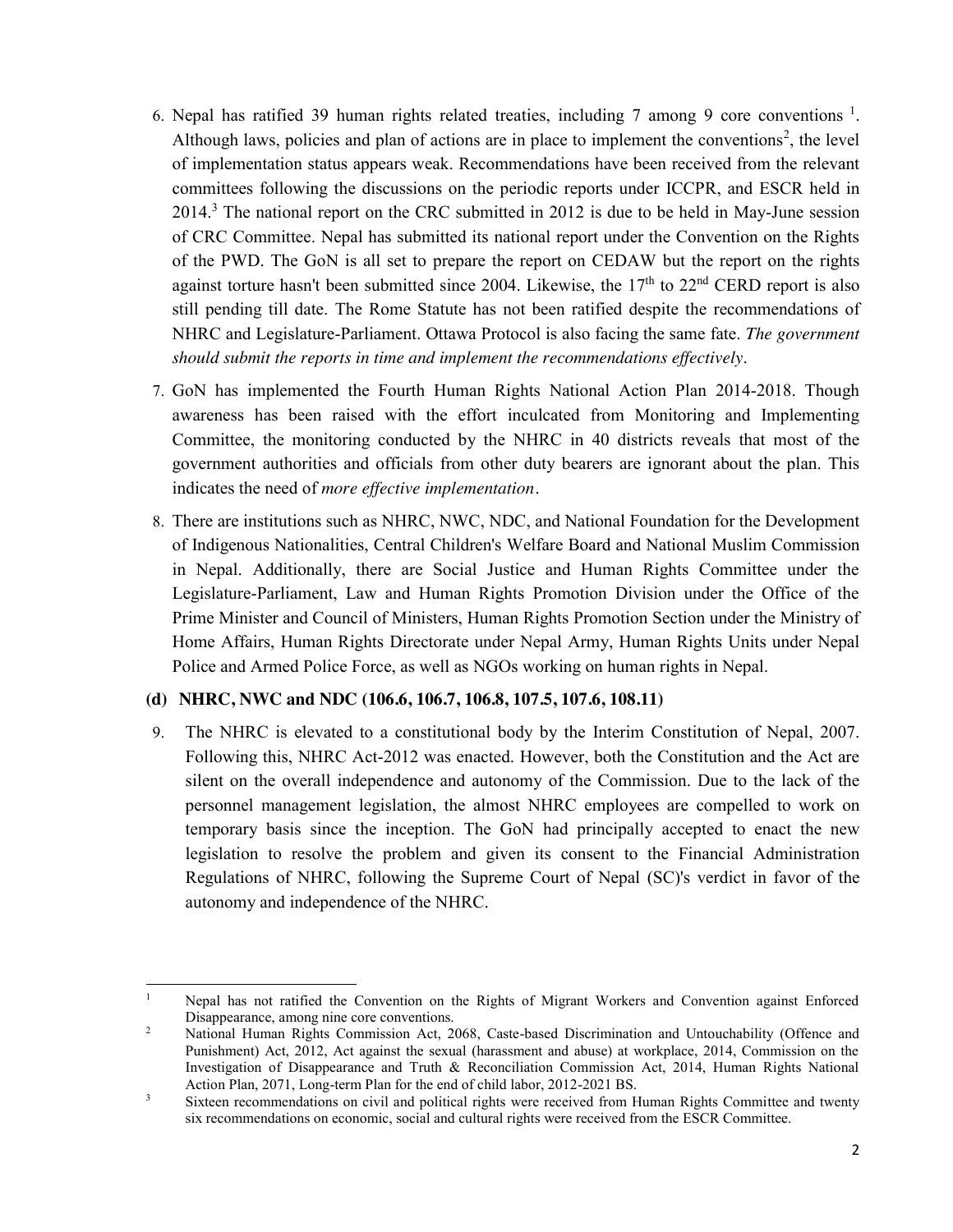- 10. The NWC has been enduring the lack of its own building, including the lack of financial independence and existing human resource crunch. *It is necessary to establish the NWC as an independent and autonomous body in the new constitution.*
- 11. The NDC has not been given legal status yet. The number of the existing commission relies upon the pleasure of the government. The NDC bill has not been passed despite the recommendations made by the Committee on the Racial Discriminationiiiand efforts of the NDC. *The NDC should be established as an independent and autonomous body through new Constitution.*
- 12. *Since the implementation status of the recommendations of these institutions is not satisfactory, it is necessary to give emphasis to full implementation of the recommendations.*

#### **(e) Implementation Status of the recommendations on the First UPR (106.56)**

13. Out of 135 recommendations received during the first cycle of UPR (2011), Nepal made commitment to implement 120 recommendations and to this end implemented an Action Plan. The NHRC monitoring NHRC reveals that implementation status of UPR recommendations is not satisfactory. Concerted all-party participation could not materialize its implementation. *The GoN should be more accountable for its effective implementation.*

# **(f) Peace Process and Transitional Justice (106.3, 106.18, 106.33, 106.34, 106.36, 107.15, 107.25, 108.17, 108.22, 108.25, 108.26, 108.30, 109.2, 109.4, 109.5, 109.10)**

- 14. The armed conflict (1996-2006) came to an end following the Comprehensive Peace Accord (CPA) by the government and the then CPN (Maoists) on 21 November, 2006. Subsequently, the Maoists combatants were integrated into Nepal Army and their arms and ammunition were managed. The government made commitment to provide NRs.1,000,000 to the family of deceased and disappeared during the conflict but the victims received only NRs. 300,000. The government provided interim relief to the families of 14,601 persons killed during the conflict. A total of 14,770 individuals were provided employment/self-employment opportunities. However, victims of sexual violence and torture during the armed conflict have not received any relief yet. *The government and political parties must be more responsible to create the environment of reconciliation in society by providing reparation and justice to all the conflict victims.*
- 15. Most of the NHRC recommendations to investigate the cases of serious human rights violations such as killings, enforced disappearance and torture occurred during the armed conflict, to provide compensation to the victims and to prosecute the culprits have not been implemented <sup>4</sup>.

 $\overline{a}$ 

<sup>4</sup> (1) Dailekh District Court has sentenced the culprits on the case of killing of journalist Dekendra Raj Thapa during the conflict. This has established that the cases of killings of unarmed individuals could be settled through a regular court proceeding. (2) Nanda Prasad Adhikari, the father of Krishna Prasad Adhikari from Fujel, Gorkha killed during the conflict in Chitwan died on September 22, 2014 after 333 days of hunger strike. Since his mother Gangamaya Adhikari is still on a hunger strike, the last rite of the deceased could not be held. A case filed by Nepal Police following an investigation into the killing is under consideration in Chitwan District Court. However the mother of the victim has continued her hunger strike asking for the action against the perpetrators. (3) The District Police Office, Dhanusha has not filed a case against the perpetrators identified in the case of killing of five youths in Dhanusha district following their enforced disappearance. The human remains of the deceased were exhumed in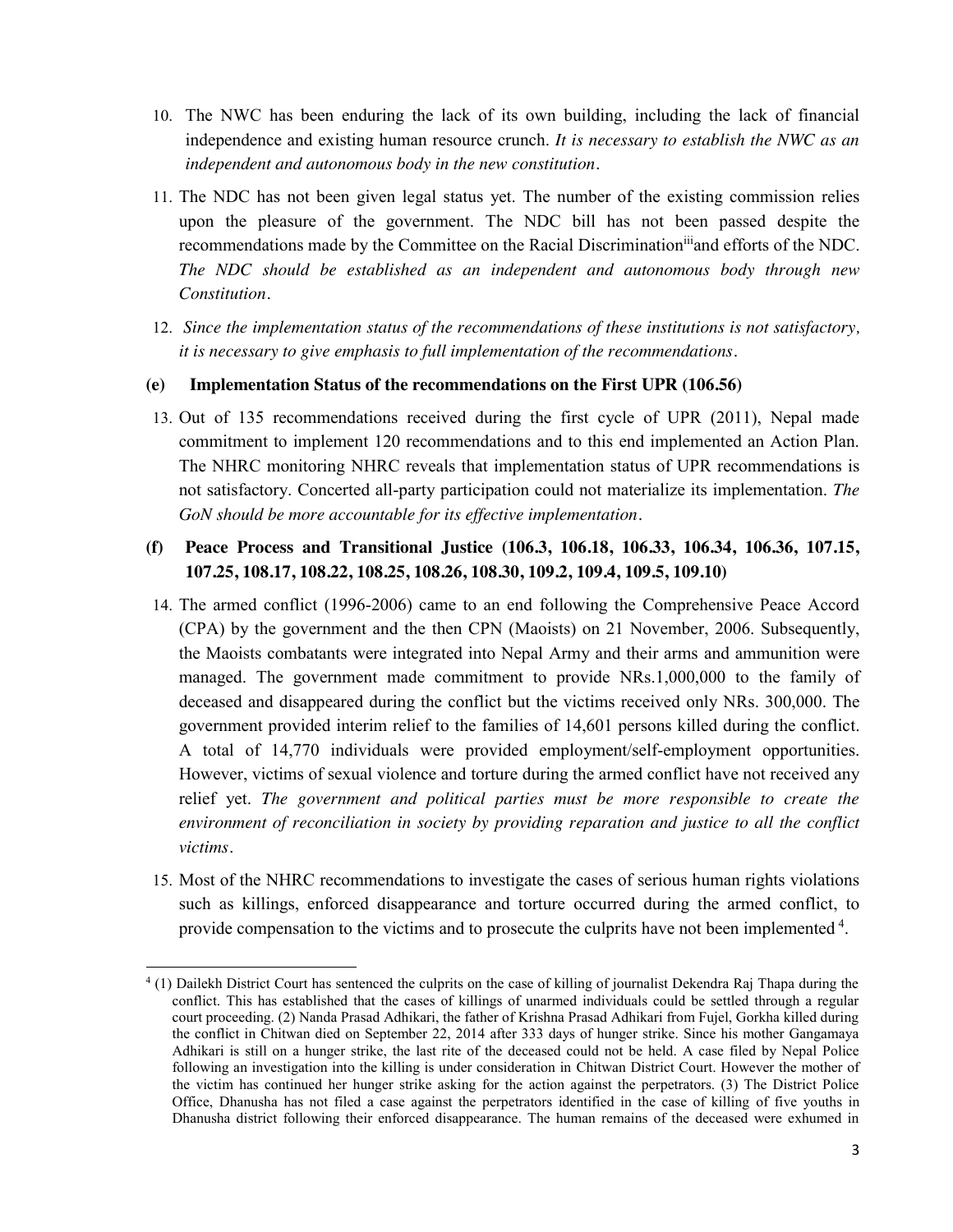16. Following the passage of the Truth and Reconciliation and Commission on the Enforced Disappearance of Persons Act both the commissions were established on 10 February 2015. The Supreme Court of Nepal nullified the provisions<sup>iv</sup> of the Act that allowed amnesty to the culprits of serious violation of human rights, and without the consent of the victims. The NHRC has repeatedly drawn attention of the government to not provide amnesty to such violations, make consent of the victims mandatory even in the cases where amnesty could be accorded, not escape from the cases of heinous nature such as rape citing the statute of limitation, act according to international human rights standard and the instructions of court<sup>y</sup>, and ratify the Convention on Enforced Disappearance and criminalize the act of enforced disappearance. *The perpetrators of the cases of serious human rights violations should be prosecuted and reparation should be provided to the victims as per the international standard.*

#### **Implementation Status of human rights provisions on the ground**

#### **(g) Civil and Political Rights**

 $\overline{a}$ 

- 17. **Right to life (107.15, 108.17, 108.18, 108.19, 109.14):** Risk of right to life has been relatively decreased with the improvement in peace and security situation following the end of the armed conflict. Yet, some incidents of killings during clashes and protests, custodial deaths have been reported. Such incidents have taken place mostly in Terai-Madhes region. A total of 97 killing related complaints have been registered in the NHRC during the reporting period. The NHRC has been monitoring and investigating such incidents. Despite the court order and NHRC recommendations, FIR on many of such incidents have not been registered and investigated properly. There are serious concerns over lack of fair and swift investigations which undermine the quality of justice to the victims' families. *There needs to be fair investigation upon all alleged extra judicial execution.*
- 18. **Right against Torture (106.3, 107.2, 107.16, 107.17, 109.1, 109.2, 109.3, 109.4, 109.13, 109.15):** Despite the constitutional provision, supreme court order<sup>vi</sup> and NHRC recommendations, the act of torture has not been criminalized yet. Though, the Bill tabled in the parliament which criminalizes the act of torture has not been passed. The Bill fails to rectify several deficiencies in the current legal regime governing torture including definition and statutory limitation<sup>5</sup>.
- 19. UK has pushed on a legal action against a high-level Nepal Army officer by invoking universal jurisdiction on the allegation of using torture during conflict in Nepal. Nepal Police has taken

Godar, Dhanusha by, among others, NHRC and the remains have been scientifically identified. The NHRC, the Nepal Police and District Administration Office handed over the human remains to the respective families following the directive of the NHRC 0n 22 July, 2014. The *GoN* has promoted erstwhile Superintendent of Police to a senior post, although the NHRC has recommended to the *GoN* for prosecution against him.

 $5$  For example, there is a 90 day statutory limitation for victims to file a case alleging torture set out in Section 11 of the Bill, although CAT requires that there is no such limitation imposed. The Bill is ambiguous only inexplicitly ordering departmental action against the superiors of the perpetrator, which greatly dilutes the deterrent impact of criminalization of torture. The Bill should broaden the definition of torture to bring it in line with that of the CAT, by perpetrators with more clarity as "public official or other person acting in an official capacity" and expanding the scope of the definition to include "any reason based on discrimination of any kind" instead of the more narrow "doing any discriminatory act that is punishable by existing laws".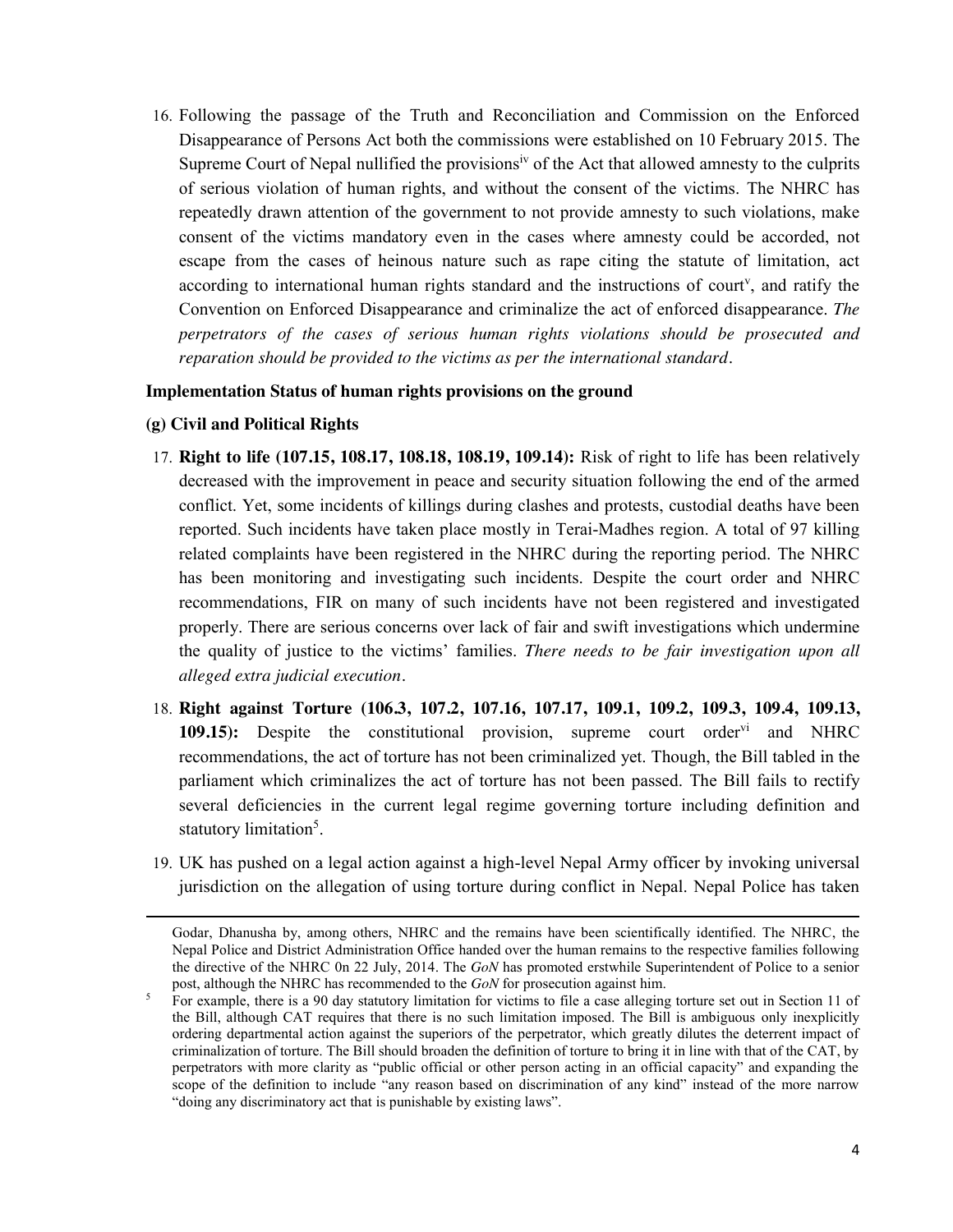departmental action against 45 police personnel since 2009<sup>vii</sup> in the accusation of using torture and inhumane acts. A study by an NGO showed 16.7%<sup>viii</sup> of 3,662 and a survey by Nepal Police conducted in 2013-2014 showed that 11.45% detainees received torture in the custodyix. The fact collected though the monitoring of the NHRC and different studies indicate that the practice of torture has been in declining trend. *The bill on torture should be enacted soon by making it consistent with international standards*.

- 20. **Right to Justice (106.37, 107.21):** The Supreme Court has implemented five-year Strategic Plan with the aim of providing speedy justice. Continuous hearing on some cases and evening service have been initiated. The jurisdictions of the writs of Habeas Corpus and Injunction have been delegated to District Courts thereby pledging support to the protection of human rights. NHRC conducted regional level workshops covering all the courts to enhance the capacity of Judiciary in this regard. Access of the people living in remote areas and deprived classes to the courts in the district headquarters is difficult*. It is necessary to make additional effort for availing easy access to justice.*
- 21. An arrestee has the right to consult a legal practitioner of his/her choice at the time of arrest as per the Constitution. A study conducted in four districts revealed that 60% of those arrested were not produced before the court within 24 hours, 40% was not handed over arrest warrant, 46.7% did not have their cases heard at the given time, 60% was not asked by the judges when permission was granted to keep them in detention, and 33.7% was not produced before the court on the day of hearing.<sup>x</sup> During the monitoring of 80 prisons and detention centers throughout the country by NHRC in 2015, the inmates serving their term have come up with grievances regarding justice being costly and the delay in justice delivery.
- 22. **Freedom of press and expression (108.23, 108.27, 108.28):** The GoN has enacted accidental insurance directives for the journalists. During the reporting period, a total of  $592$  incidents<sup>xi</sup> against the press freedom occurred and the political party cadres were involved in them. Incidents of ill-treatment, beatings, vandalism and arsons took place specifically during bandh, strikes and protest programs. A report published by the IFJ on March 8, 2015 has noted that women journalists are more vulnerable of abuse and discrimination during their work. But, the culprits have not been dragged to justice. NHRC has taken a decision to set up a mechanism for safety of journalists and human rights defenders. *The GoN should work further for physical and social security of journalists and human rights defenders.*
- **23. Impunity (106.25, 106.35, 106.38, 107.3, 107.15, 107.24, 108.22, 108.24):** Despite repeated commitments made by the government to end impunity, substantial improvement hasn't been made in this regard. Special taskforce has been formed to implement the court decisions. Among the 735 recommendations made by the NHRC, only 14.3% have been fully and 47.9% partially implemented, but 37.8% is yet to be implemented.<sup>xii</sup> Although, compensation has been provided upon the most of the recommendations, the act of prosecution against the perpetrators is acutely dormant. The level of the implementation of the recommendations of NWC and NDC is also low<sup>xiii</sup>. The GoN withdrew 107 criminal cases<sup>xiv</sup> related to killings, dacoit and abduction etc. during the reporting period. *It is necessary to have legal provisions that make the Office of the*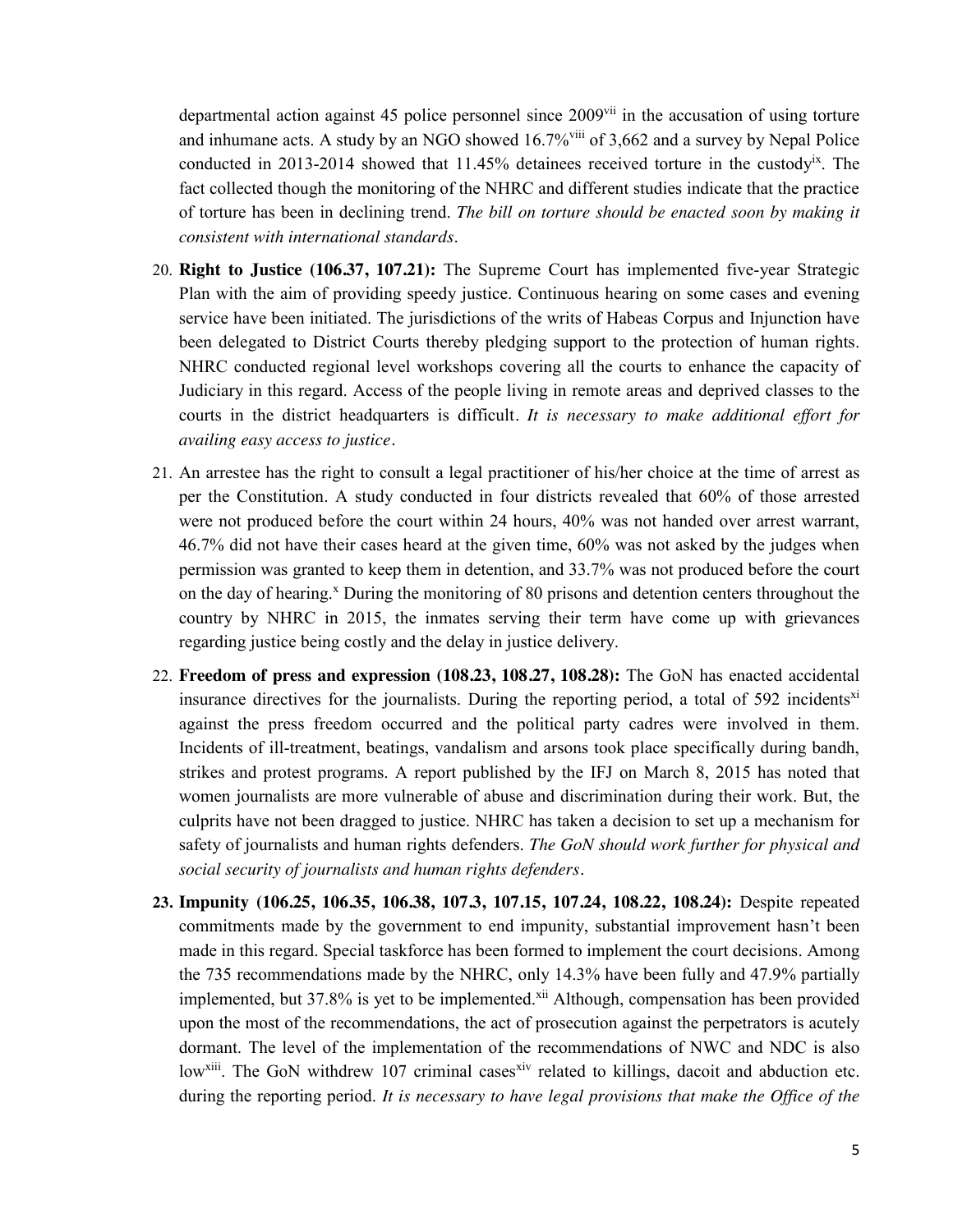*Attorney General mandatory to file a case upon the NHRC recommendations, in accordance with the SC order, and fully implement the recommendations by the institutions. GoN should take necessary steps to end state of impunity.*

- **24. Caste-based discrimination and untouchability (106.24, 107.10, 107.11, 107.12, 107.13, 107.14, 108.10, 108.11, 108.12):** The Caste-Based Discrimination and Untouchability (Offence and Punishment) Act, 2011 has criminalized the caste based discrimination and untouchability. Very few cases of untouchability have been lodged at the court due to the police being focused to settle the case as such through mediation. Different mechanisms<sup>6</sup> formed to eliminate caste based discrimination are not effective.
- 25. The Constitution has provided the dalit communities with the right to participate in the state structure on the basis of the principle of proportional inclusion. The human development index of dalit community is 0.434.xvWomen in dalit communities are facing multiple discrimination. *The communication media should be effectively utilized to mitigate the acts of untouchability and discrimination against dalits. The GoN and political parties needs to enhance access of dalits to the political sector and uplift them by declaring dalit decade, as they lack access to economic, social, cultural, civil and political sectors.*
- 26. **Detainees/prisoners:** Although eight commissions were formed to improve the condition of prisons, the situation of the implementation of their recommendation is not satisfactory. Total capacity of the prisons is 6,416 which has been extended to 10, 608 by constructing temporary sheds, but there are  $18,281$  prisoners/detainees<sup>xvi</sup>. The life of the detainees/prisoners is painful due to the overcrowded detention center/jail. The prisons lack the basic needs such as food, health care, sanitation and recreation. The prisoners and under-trial, as well as mentally ill persons and those with infectious disease are kept together. The open jail concept has not been implemented. The living allowance to the inmates is very low (Rs.45per-day). The GoN has been initiating to reform the prison with a plan to establish open prison which is yet to be materialized. *Therefore the GoN should increase the daily allowances, develop the physical structure of the jails, implement open jail concept and be more responsible for the protection of the detainees'/prisoners' rights.*
- 27. **Periodic election:** The CA has been provided with the responsibility of a parliament. The election monitoring conducted by the NWC shows that the electoral system and process should be made more gender-friendly<sup>xvii</sup>. Since the local election, which is required to be held periodically, has not been conducted for one and a half decade, the enjoyment of the right of the citizens to participate in the local bodies through election has been negatively affected. *The GoN should make all the elections gender-friendly and conduct local level election soon.*

#### **(h) Economic, Social and Cultural Rights (106.44, 106.45, 106.46):**

 $\overline{a}$ 

28. **Poverty (106.43, 106.48):** The rate of poverty which was 25.2% in 2012 has fallen to 23.8% in 2014. Although overall poverty has declined, the poverty rate of dalits, marginalized and backward classes, as well as the people living in Karnali, Mid/Far-Western Region and Southern

<sup>6</sup> NDC, Committees on Dalits and Badi Community Development and Elimination of Discrimination and Untouchability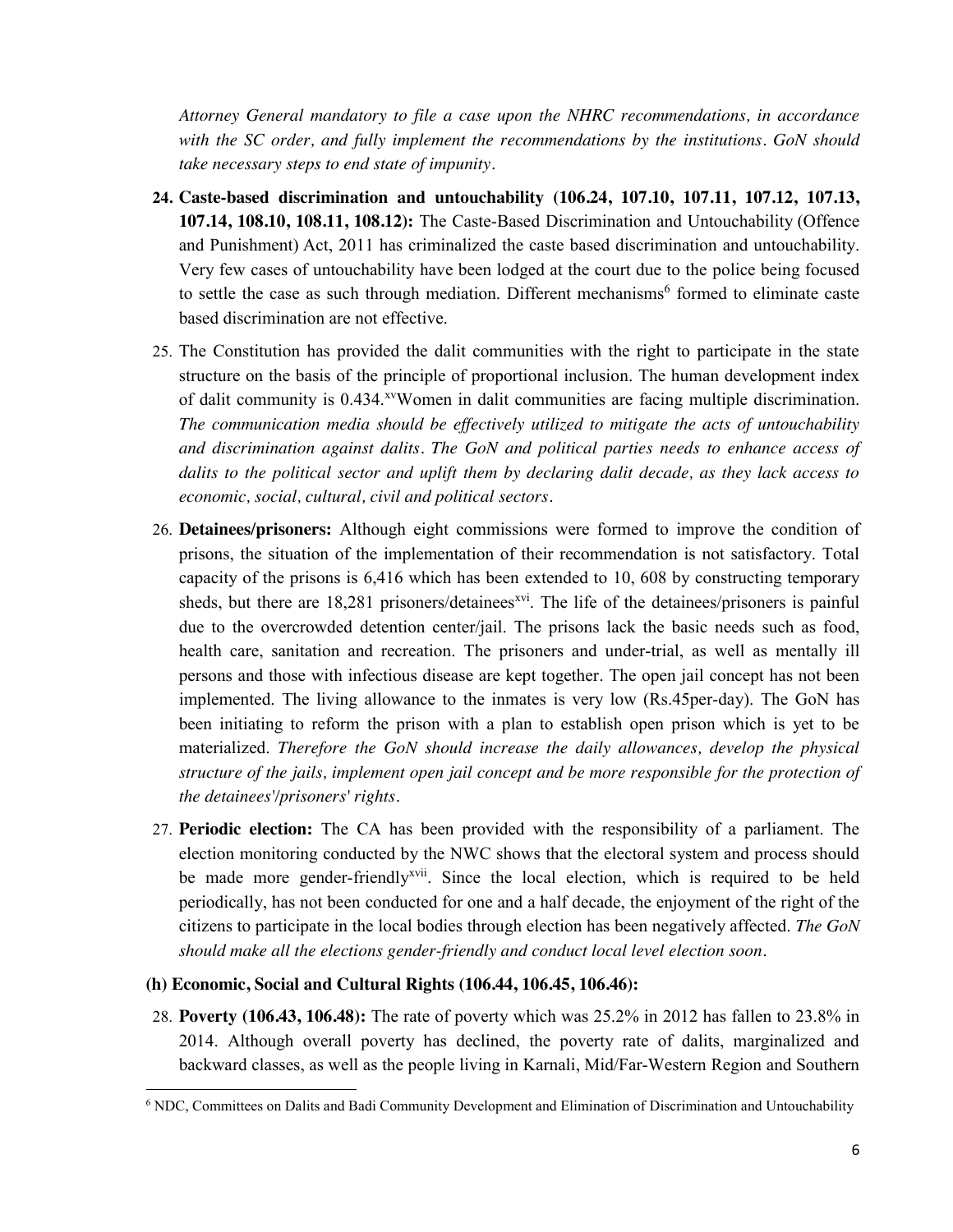districts including Rautahat and Sarlahi remain high. *The special programs conducted by the Poverty Alleviation Fund in 59 districts should be made effective.xviiiThe GoN should carry out target group programs effectively for poverty alleviation and reduce the existing gap between the rich and the poor.*

- 29. Widespread corruption and lack of good governance are big challenges to economic and social development. Nepal which ranked 116th most corrupt countries in 2013 has reached 126th position in 20147 . *The GoN should be accountable to achieve good governance by curbing corruption.*
- 30. **Right to Food (106.49):** The *GoN* has introduced National Land Use Policy 2013. The NHRC has issued guide on ESCR Monitoring Indicators and Consumers Rights Monitoring Guidelines. Although 2,162,751.1 hectare land is arable, only 1,313,406.3 hectare land can be irrigated.<sup>xix</sup>The situation of starvation is improved from 2005 (22.2%) to 2014 (6.4%).<sup>xx</sup> Nepal is in the 44th position<sup>xxi</sup> among 76 countries having food insecurity. Food inadequacy in the country is 15.7%<sup>xxii</sup>. There is the shortage of laboratory and human resources across the country to test for the adulteration of food, and pesticide. The marginalized, poor and backward communities are affected by famine every year. *The GoN should carry out effective programs for food security, food sovereignty and programs to promote professional farming and local production.*
- 31. **Labor and employment (106.40, 106.45, 108.32):** Despite the right to employment is taken as fundamental rights unemployment rate in Nepal is  $46\%$ <sup>xxiii</sup> The cooperative societies have contributed to minimize the problem. The youth self-employment program has not been effective due to politicizing. Since the outreach of the banking and financial institutions lack in the rural areas, generating employment and self-employment haven't been materialized as anticipated. There is no favorable atmosphere for investment due to political instability resulting in the lack of job resources. *The GoN should exploit all options to create more and more job opportunities to resolve the unemployment problem in the country.*
- 32. The condition of the labors working in informal sector is very pitiable. The benefits and facilities for the labors are low and the minimum wages specified by the *GoN* and insurance provision has not been implemented. Discrimination between women and men for the similar job exists everywhere.
- 33. **Right to Housing (106.51):** National Census 2011 has indicated that 85.26% of the population is living in their own houses. The *GoN* has developed systematic housing development program procedure and given continuity to the public housing policy which is inadequate for the marginalized and vulnerable communities, such as squatters, Haliya, Kamaiya and Badi. *The provision of basic right to housing through the housing policies should be made accessible to all targeted deprived class.*
- **34. Migrant workers (106.40):** During the reporting period, 1,772,093 Nepalese have gone abroad for employment with work permit<sup>xxiv</sup>, and the equal number of people is assumed to have gone

 $\overline{7}$ <sup>7</sup> Transparency International Corruption Index 2014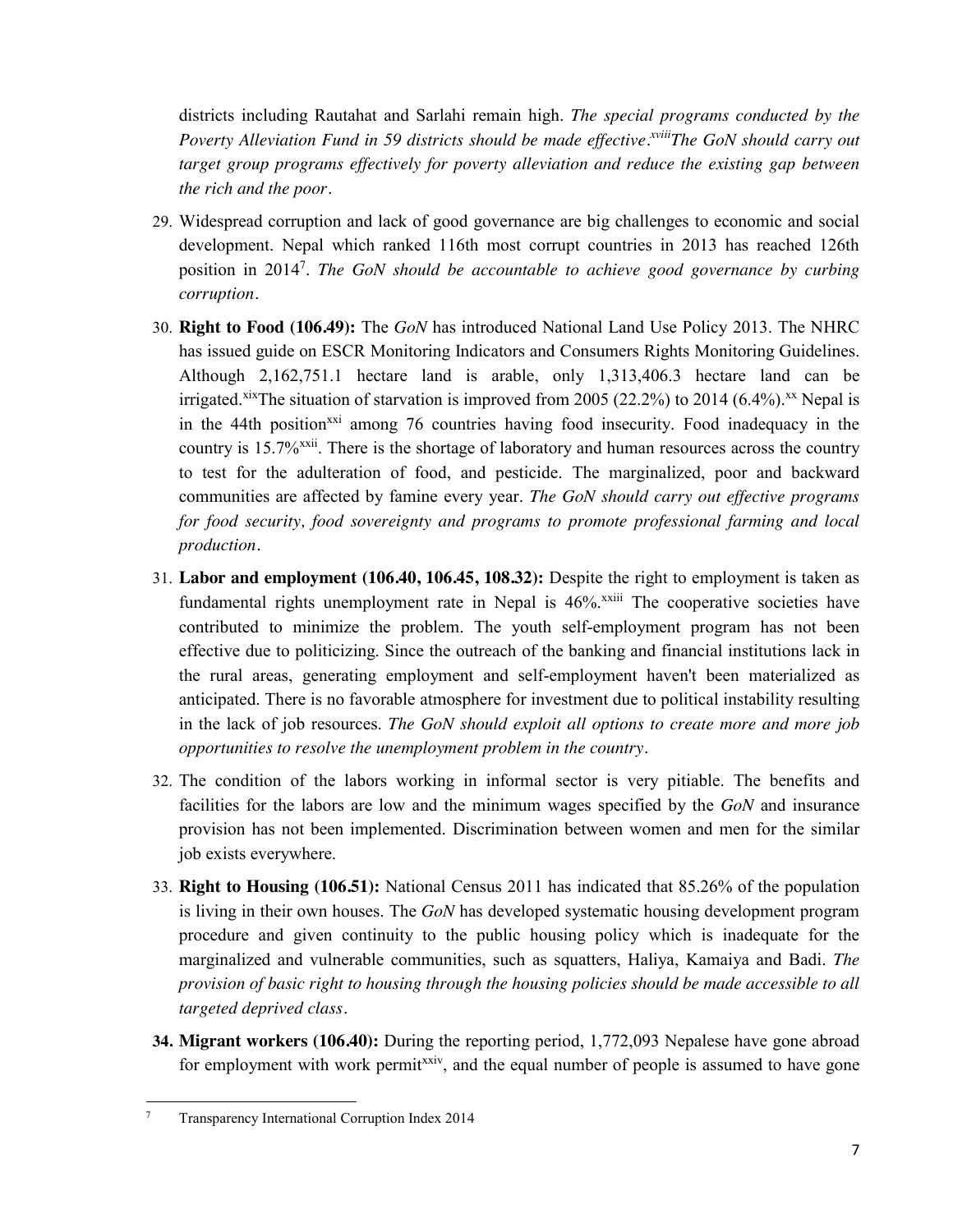without work permit. Most of the migrant workers are unskilled. There is no record of people going to India through the open border. Nepal has provided work permission for 110 countries while the labor agreement has been entered into with five countries only and the agreement has been done with six countries for determining the minimum wage. Although there is a provision of labor attaché in those counties having more than five thousand migrant workers and women labor attaché in those countries having more than 1000 women migrant workers, Nepal has provided labor attachés only in five countries. The recommendation of NHRC to ratify the International Convention on the Protection of the Rights of All Migrant Workers and Members of their Families in 2012 has not been implemented.

- 35. The Foreign Employment Act has the provision of 10% reservation for target groups for foreign employment which hasn't been implemented. The *GoN* has provided financial assistance to the families of 2,802 persons who lost their life while in foreign employment during the reporting period.xxv Number of people who have become the victim of defrauding in the process of foreign employment has caused unsafe migration, human trafficking and smuggling whose access to justice is very low.
- 36. There is problem in obtaining birth registration and citizenship certificate for the children born from unwanted pregnancy while in foreign employment<sup>8</sup>. Right of the migrant workers to vote has not been protected. Although Nepali workers are receiving lower wage as compared to that of workers from other countries in most of the destination countries, the *GoN* has not taken sufficient initiative in this regard. *The GoN should prevent and control the crime related to migrant worker in order to protect their rights. Also, the Labor Agreement with the destination countries should be inked through diplomatic initiative.*
- 37. **Right to Education (106.51, 106.52, 106.53, 106.54, 108.33, 108.34, 108.35):** Nepal's literacy rate is 65.9%<sup>xxvi</sup>.The National Action Plan on Education for All is being implemented. Net enrollment rate at Grade 1 is 95.6%, basic education is 86.3% and secondary school is 33.2%. This indicates the high drop-out rate in schools, which is higher among girls. Following the issuance of Multilingual Education Implementation Guidelines (2010), course books in 24 mother tongues have been developed and implemented in 24 schools.<sup>xxvii</sup> The *GoN*'s policy to make free education has not been implemented effectively. Only 20.8% of the children living in poverty have access to secondary education<sup>xxviii</sup>. Children from Dalit Community are still facing discrimination in education<sup>9</sup>, *The GoN should implement the policy of free and quality education effectively. The school drop-out rate should be addressed by introducing the programs such as scholarships, food and uniform in schools to the children of conflict victims, displaced, dalits, backward communities and the poor.*
- 38. **Right to Health (106.52):** The *GoN* has issued National Health Policy, National Immunization Regulations, Health Insurance Directives and Health Insurance Policy- 2014/15. There are 4,485 health organizations, including hospitals, primary health centers, health posts, Ayurvedic

 $\overline{a}$ 

<sup>8</sup> According to Paurakhi Nepal (an NGO), 10 women with children and 28 pregnant women are returned.

In Parsa district, separate school for the Dalit students has been in operation due to deprivation face by them in public schools.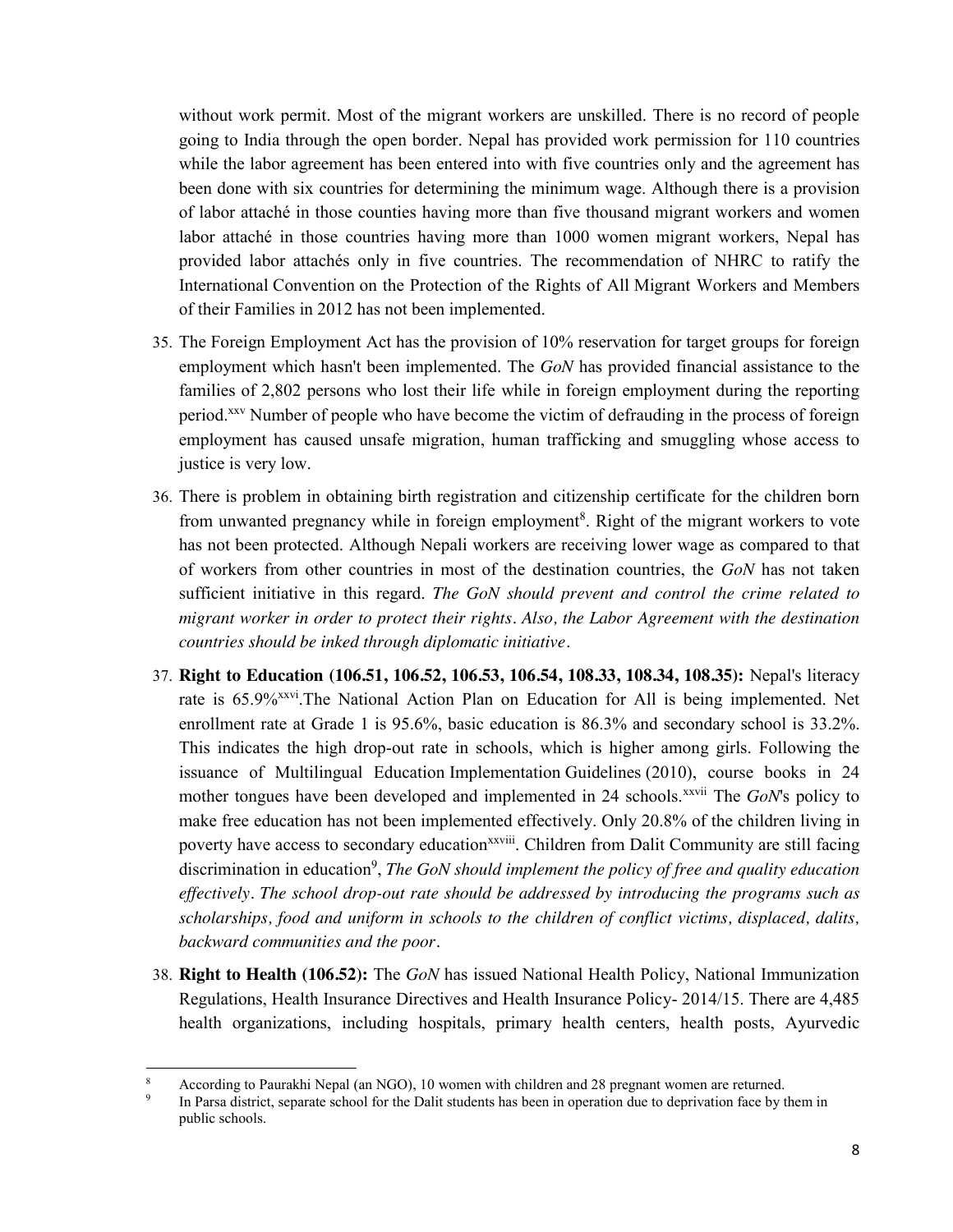Service Center and sub-health posts with 7,500 beds across the country.<sup>xxix</sup>The capacity of 301 hospitals run by private sector is of 19,580 beds<sup>xxx</sup>. The program to distribute 70 various types of medicines free of cost has not been implemented effectively. However, Nepal's achievement in maternal and child mortality rate is commendable. The number of HIV survivors is 25,222 .Number of child HIV survivor is 1,864.<sup>xxxi</sup>Among them, the number of men, women and third gender is15837; 9344 and 363 respectively. Similarly, the mental health issue hasn't been prioritized. *The GoN should ensure quality health services to the people from remote areas and deprived class.*

#### **i. Collective rights (106.13, 106.14, 106.21, 106.41, 106.46, 107.4, 108,10, 108.31)**

- 39. **Women's Rights (106.2, 106.4, 106.10, 106.22, 106.28, 106.29, 106.31, 107.8, 107.22, 107.23, 108.20, 108.21, 109.6):** Women literacy rate in Nepal is 57.4%. Besides. 25.73% women are the head of the household and 19.71%<sup>xxxii</sup> have the ownership of land and house. The practice of providing property ownership to women has increased due to the tax rebate provided to them. Nepal is in the 98th position in gender inequality index<sup>xxxiii</sup>. Number of women in the state bodies has been gradually increasing with the adoption of the gender inclusion policy.
- 40. Violence against women (VAW) has increased. A total of 7,723 complaints were registered by police during the three year period.<sup>xxxiv</sup> The crimes against women such as setting ablaze, rape, gender selective abortion, suicide due to VAW are in increasing trend. There are age old social taboos such as child marriage, polygamy, dowry, witchcraft, Chhaupadi, Badi, Deuki, Jhuma and Kamlari. Single women, young girls and girl child are often at risk. The Bill on gender equality and VAW is still pending in the parliament. Similarly, the Social Reform Bill tabled in the parliament fails to address the dowry problems.
- 41. Though the Domestic Violence (Offence and Punishment) Act, 2011, Gender-Based Violence Eradication Fund (Operation) Regulations, National Action Plan on Gender-Based Violence and Security Council Resolutions 1325 and 1820 have been developed, implementation is not satisfactory.
- 42. A study conducted by NHRC has revealed that 13,000 persons were trafficked in 2012-13 and the number of women is high among them. The rate of human trafficking in foreign employment is increasing. Though the rate of prosecution is extremely low in the cases of human trafficking, the Human Trafficking and Transportation Act have not been implemented effectively. Due to the lack of effective implementation of the Directives issued to control sexual violence against women working in dance restaurants, dance bars, etc. in 2010 in accordance with the SC order, the women working in this sector have been highly exploited. Despite suggestions of the NHRC, Palermo Protocol has not been ratified yet. *It is necessary to raise awareness, review laws and effectively implement them for the elimination of violence against women.*
- **43. Child rights (106.9, 106.27, 106.30, 106.32, 107.18, 107.19, 107.20, 108.2, 108.4, 108.11) :** The 10-year National Action Plan for the protection and promotion of children's rights, longterm plan on child labor and National Children Policy have been implemented. The new Bill related to the rights of child has not been passed though it has long been tabled in parliament. 33.9 % of total population of children is engaged child labor of which 620,000 are engaged in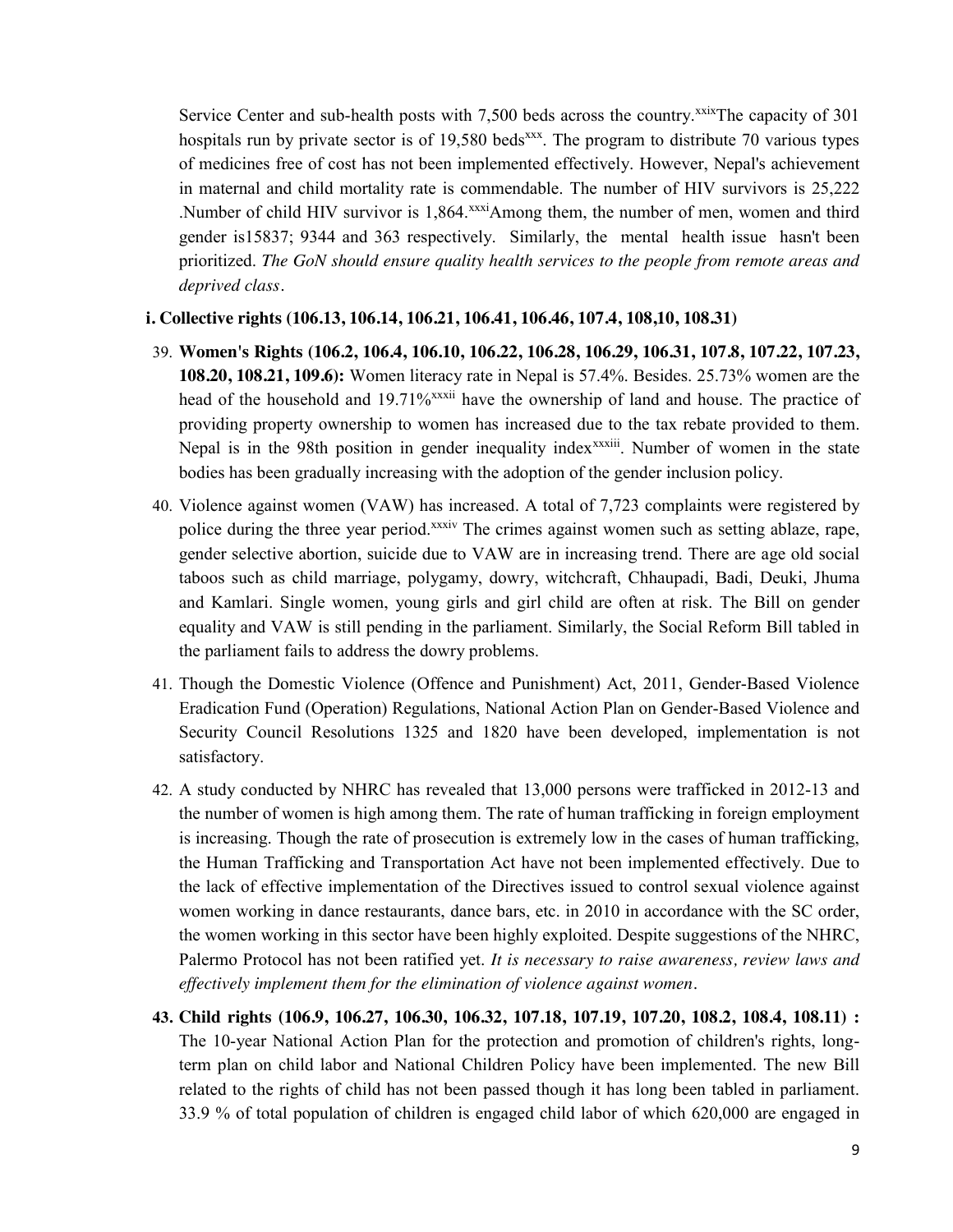the worst form of child labor<sup>xxxv</sup>. Cases of violence against children including sexual violence have been increasing. Girl children are more at risk.

- **44.** The death rate of the children below five years of age from low-income families is 75% and well-to-do families are  $36\%$ <sup>xxxvi</sup>. There are  $16,617$  children living in 594 orphanages in operation<sup>xxxvii</sup>. The national census 2011 has indicated that  $11.5\%$  of the children below 14 years of age have been the subject to child marriage. The government initiative for the rehabilitation of conflict victim children is inadequate. *Effective actions are necessary to pass the Act on child rights to control and prevent violence against children including sexual violence and child labour.*
- 45. **Persons with disability (PWD) (106.10, 108.13, 108.14):** PWD represent Nepal's 1.94% of the population. Among them, 45.46% are femalexxxviii. The implementation status of the SC's decisions in favor of the PWD is weak. It is difficult for them to receive education in the absence of disabled-friendly curriculum. The provisions that require the visually impaired persons to compulsorily have a patron while doing transaction of properties and loans have created discrimination. Disabled friendly roads and other physical structures have not been constructed even after the NHRC directions. *GoN should ensure the dignified life of the PWD with the provision facilitated to them with regard to health, education, employment and social security by reforming laws and policies in line with international standards.*
- 46. **Indigenous nationalities (108.11):** According to the national census, 2011, there are 125 ethnic groups in Nepal and 59 of them are listed among the indigenous nationalities. National Action Plan has been developed, in line with ILO Convention 169, for the meaningful participation of the indigenous peoples in decision making process and governance. Only 24%of the reserved seats of indigenous nationalities are fulfilled in public service. Representation of some of the ethnic groups is nil. There are many challenges in the protection of languages and culture of the indigenous nationalities. *The GoN should work more for enhancing inclusion, and empowerment of this community.*
- 47. **Minorities and marginalized communities:** The Muslim community, one of the minority communities in Nepal, has not been brought into the mainstream development. Despite Supreme Court decision<sup>xxxix</sup> social inclusion policy has not incorporated Muslims and thus there is very low representation of this community in government services. National Muslim Commission<sup>10</sup> was established in 2012. Women in this community are facing problems in access to education, health, economy and are often victimized with polygamy and dowry system. Although Madarsas have been granted formal recognition, there is the lack of effective implementation. The *GoN*  should make special arrangement for inclusion and the protection and promotion of human rights of Muslim community.

 $\overline{a}$ <sup>10</sup> Section 3 of the Provision relating to formation and operation of National Muslim Commission 2068 B.S. (2012) A.D.) has provided the Commission with 14-point responsibilities to draft and implement national policy and program for the progress and development of Muslim community, monitor the implementation of *GoN* plan, to take initiation to systematize Madarsa education, protect religious sites, investigate economic, educational, social, religious, historical aspects of Muslim community and investigate the complaints filed in the Commission and make recommendation.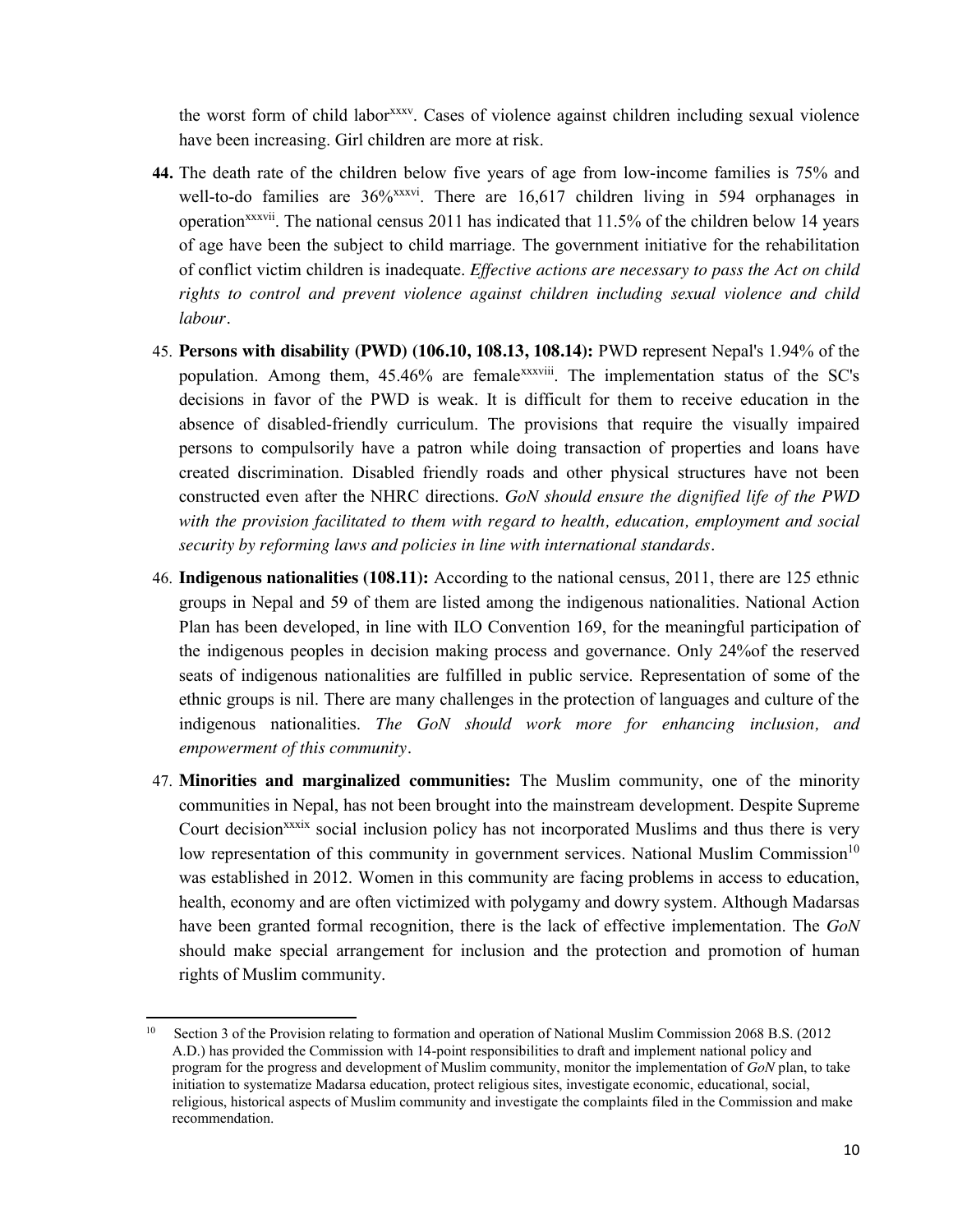- 48. Likewise, the communities such as Musahar, Santhal, Chepang, Pahari, Haliya, Haruwa-Charuwa, Kamaiya, Kamlahari, Majhi, Thami, Jhangad, Bote, Danuwar, Chamar, Dom, Dusadh, Kusunda, Bankariya, Raute, Hayu, Raji, Meche, Koche and Kusbadiya are deprived of the enjoyment of basic human rights. *Special programs should be conducted for the uplifting of such communities.*
- 49. **Sexual and gender minorities (106.5, 106.23):** Following the amendment in the regulations regarding citizenship and passport, in accordance with the SC verdict, the sexual and gender minorities have been receiving citizenship certificate and passport on the basis of identity. The Same-Sex Marriage Study Committee formed by the *GoN* in accordance with the SC order has submitted its report recommending to recognize same-sex marriage. The GoN has taken it positively. *The discriminatory provisions in laws and regulations against this community should be amended and the recommendation made by the Committee should be implemented.*
- 50. **Refugees (108.36, 109.7, 109.8, 109.9, 109.10):** More than 90,000 Bhutanese refugees have been resettled in third countries under resettlement plan. The 2007 SC instructions to enact law on refugees and to ratify the Convention on refugees have not been implemented. Although the *GoN* has recognized Tibetans who entered Nepal before 1990 as refugees, others have not been recognized and their children could not receive identity card and birth registration. The service provided by UNHCR is inadequate. *The GoN should protect the rights of refugees by promulgating laws and ratifying the Refugee Convention-1951.*
- 51. **Senior Citizen's Rights (106.46):** Senior citizens represent 8.13% of the total population. The *GoN* has been providing NRs.500 as monthly allowance and Rs. 2,000 per year as health care allowance to the senior citizens of more than 70 years of age. The NHRC has made recommendation for amendment and effective implementation of the Senior Citizens Act, prosubsistence, discount in public transportation and health care and abandoning senior citizens punishable. *The GoN should promote the rights of senior citizens by effectively implementing the provisions of related Act and instructions given by the court and NHRC and coordinate with the international community in order to enact international convention on the rights of senior citizens.*
- 52. **Farmer's Rights (108.3, 106.45):** More than 67% of population is engaged in farming which basically is pro-subsistence. Due to the lack of scientific land distribution system, 115538 farmers are left with no land of their own. Although the *GoN* has conducted rehabilitation programs by eradicating the forms of traditional labor exploitation, such as Haliya, Kamaiya, Kamlahari and Haruwa and Charuwa (Bonded Tillers), the progress of rehabilitation programs is not satisfactory.
- 53. *The GoN should find appropriate solution by including taking diplomatic initiative regarding the problem of inundation of arable land in various areas adjoining the Indian border as a result of the dams constructed in the Indian side.*
- 54. **Internally Displaced Persons (106.55, 108.36):** Most of the people displaced during armed conflict have returned to their homes, but the confiscated properties have not been returned to the rightful owners, and no proper compensation has been provided for the destroyed properties.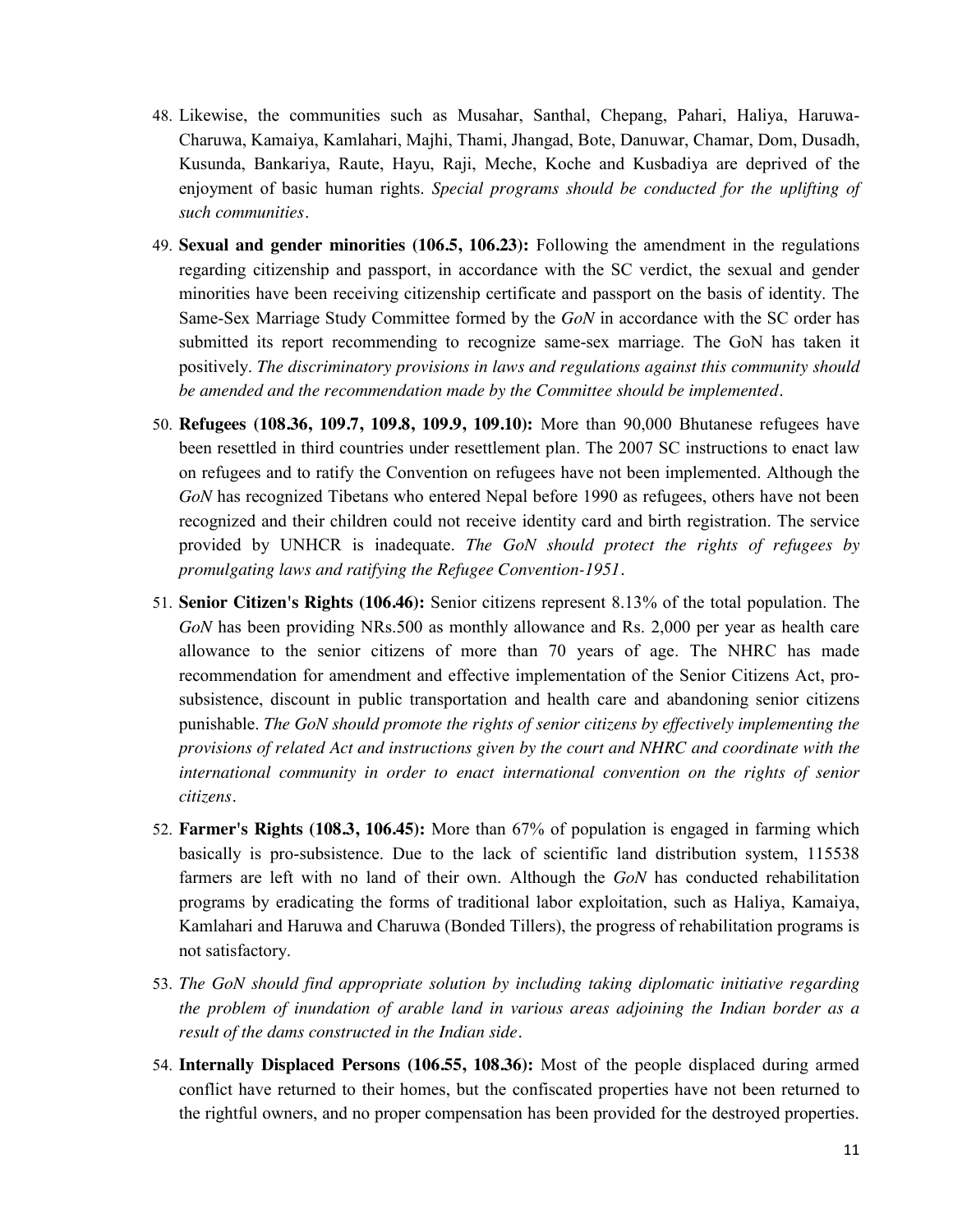Out of 79,571 displaced persons documented by the *GoN*, only 25,000 have received minimal relief. *It is necessary to create an environment of reconciliation by providing them appropriate reparation through TRC.*

55. A total of 24,415 families were displaced from natural disasters since June 2015. *The NHRC has made recommendation to provide adequate relief to the people displaced by natural disasters, and rehabilitate them.* 

#### **(j) Social inclusion (106.21, 106.29. 107.28)**

 $\overline{a}$ 

56. Right to inclusion for marginalized and deprived class and communities is a fundamental right. There is an improvement in inclusion, following the allocation of 45% seats for reservation in Government services which still inadequate. <sup>11</sup> *Participation of women, indigenous nationalities, dalits, Madhesis, Muslims, person with disability, as well as persons from remote areas, marginalized classes and communities should be increased.*

#### **(k) Human rights defenders (106.26, 108.6, 108.7, 108.8, 108.9, 108.23, 108.27, 108.28)**

- 57. NHRC has issued Human Rights Defenders Directives, 2013. The *GoN* has instructed the security agencies to protect the rights of human rights defenders. However, the acts of intimidation, abuse, ill-treatment, creating obstacle in their work, arson, etc. against journalists and human rights defenders still continue. The organizers of bandhs and strikes resort to such acts during their programs and culprits often go scot free. The *GoN* has not yet given its consent to the visit of Special Rapporteur on Human Rights Defenders although a request has been made in this regard.
- 58. **Human Rights Education (106.12, 106.17, 106.18, 107.26):** The NHRC has been coordinating with the *GoN* to integrate human rights education into school curricula and this trend is increasing. Human rights related chapters have been included in the training curriculum for security agencies. NHRC has published resource books for teachers, security personnel and human rights defenders and provided training to them. Nepal Army, Nepal Police and Armed Police Force have provided human rights training to its 47201; 7446 and 29,000 personnel respectively till date. *Human rights education should be further promoted.*

\*\*\*

<sup>&</sup>lt;sup>11</sup> Out of the reserved seats, women have been allotted 33%, Indigenous nationalities 27%, Madheshi 22%, dalit 9%, PWD 5% and backward areas 4%. Now, there are 16.83% women and 24% indigenous nationalities in civil service. Likewise 3.55% women, 27.35% indigenous nationalities, 6.14% Madhesi, 3.11% dalits, 2.46% PWD and 3.14% persons from backward regions in Nepal Army. There are 5% women, 29.4% indigenous nationalities, 2.2% Madhesi, 6.3% dalits and 2.5% persons from backward regions in the Armed Police Force. There are 29.28% women in Constituent Assembly, and 12.05% women, 16.66% indigenous nationalities and 12.5% Madhesi in the Council of Ministers.